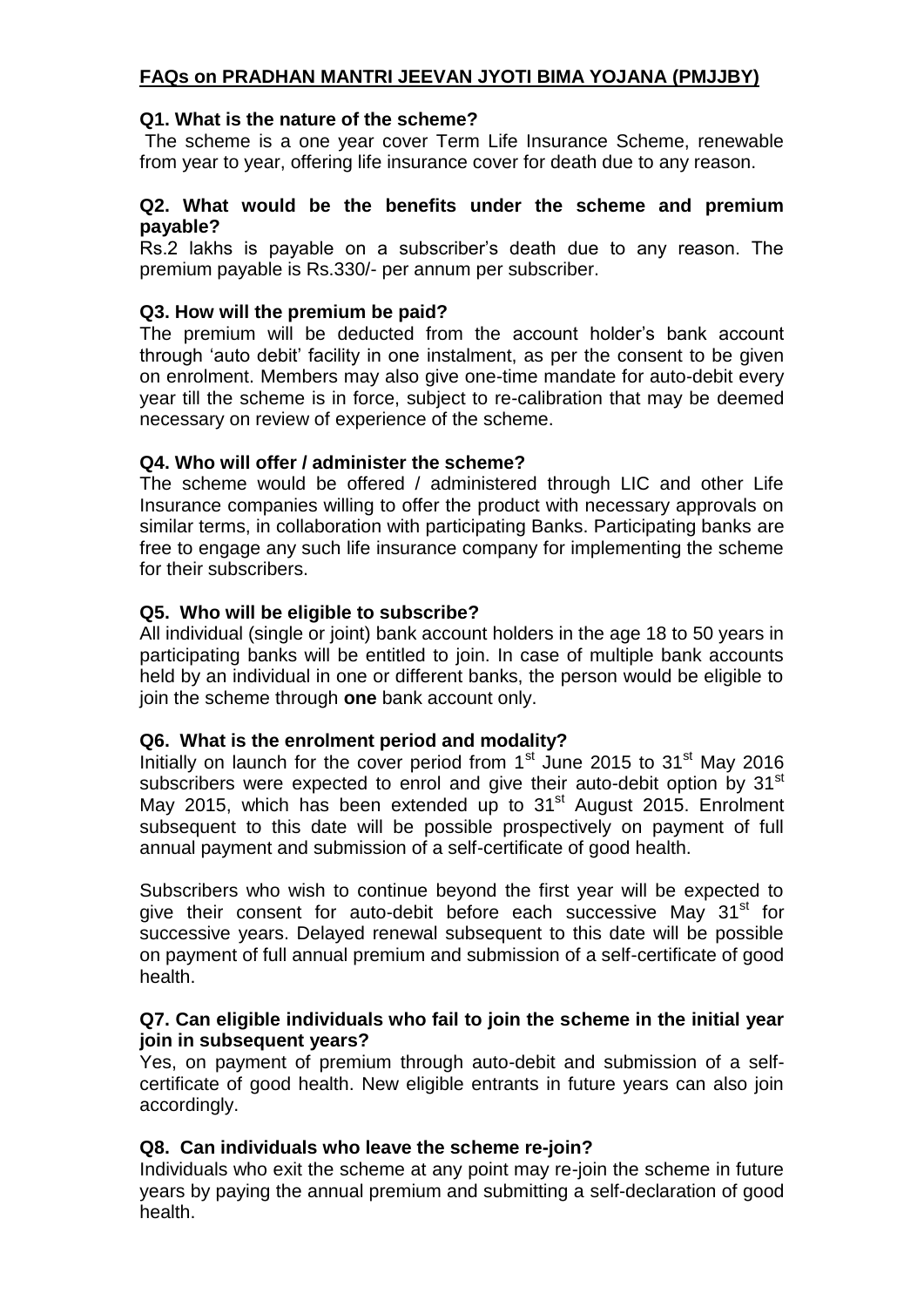# **Q9. Who would be the Master policy holder for the scheme?**

Participating Banks will be the Master policy holders. A simple and subscriber friendly administration & claim settlement process has been finalized by LIC / chosen insurance company in consultation with the participating bank.

## **Q10. When can the assurance on life of the member terminate?**

The assurance on the life of the member shall terminate / be restricted accordingly on any of the following events:

- i. On attaining age 55 years (age near birth day), subject to annual renewal up to that date (entry, however, will not be possible beyond the age of 50 years).
- ii. Closure of account with the Bank or insufficiency of balance to keep the insurance in force.
- iii. In case a member is covered through more than one account and premium is received by LIC / insurance company inadvertently, insurance cover will be restricted to Rs. 2 Lakh and the premium shall be liable to be forfeited.

### **Q11. What will be the role of the insurance company and the Bank?**

- i. The scheme will be administered by LIC or any other Life Insurance company which is willing to offer such a product in partnership with a bank / banks.
- ii. It will be the responsibility of the participating bank to recover the appropriate annual premium in one instalment, as per the option, from the account holders on or before the due date through 'auto-debit' process and transfer the amount due to the insurance company.
- iii. Enrolment form / Auto-debit authorization / Consent cum Declaration form in the prescribed proforma, as required, shall be obtained and retained by the participating bank. In case of claim, LIC / insurance company may seek submission of the same. LIC / Insurance Company also reserve the right to call for these documents at any point of time.

## **Q12. How would the premium be appropriated?**

- a. Insurance Premium to LIC /other insurance company: Rs.289/- per annum per member;
- b. Reimbursement of Expenses to BC/Micro/Corporate/Agent : Rs.30/ per annum per member;
- c. Reimbursement of Administrative expenses to participating Bank: Rs.11/- per annum per member.

#### **Q13. Will this cover be in addition to cover under any other insurance scheme the subscriber may be covered under?** Yes.

## **Q14. Can all holders of a joint bank account join the scheme through the said account?**

In case of a joint account, all holders of the said account can join the scheme provided they satisfy its eligibility criteria and pay the premium at the rate of Rs.330 per person per annum.

## **Q15. Are NRIs eligible for coverage under PMJJBY?**

Any NRI having an eligible bank account with a bank branch located in India is eligible for purchase of PMJJBY cover subject to fulfilment of the terms and conditions relating to the scheme. However, in case a claim arises, the claim benefit will be paid to the beneficiary/ nominee only in Indian currency.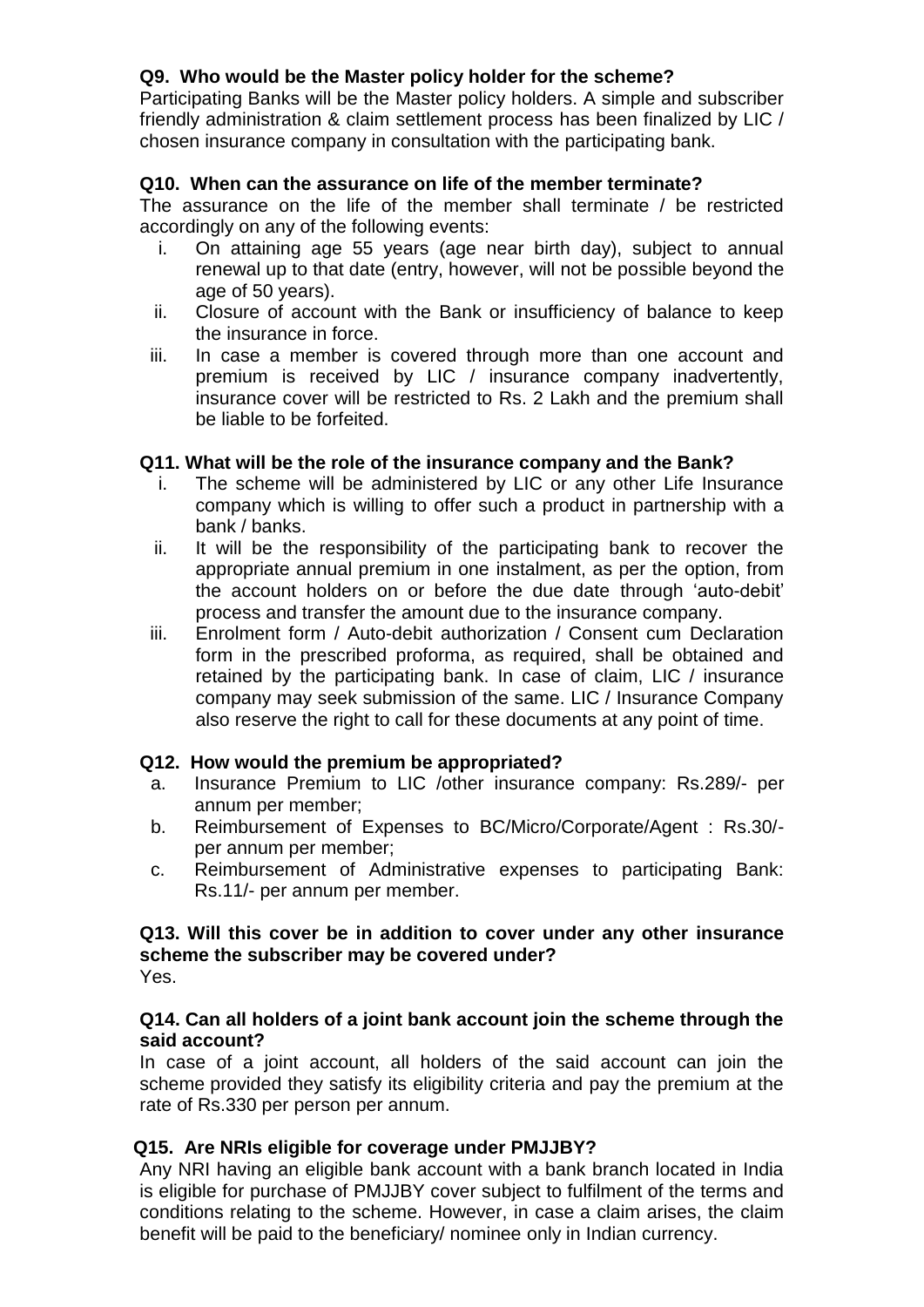## **Q16. Which Bank Accounts are eligible for subscribing to PMJJBY?**

All bank account holders other than institutional account holders are eligible for subscribing to PMSBY scheme.

### **Q17. Does the PMJJBY cover death / disability resulting from natural calamities such as earthquake, flood and other convulsions of nature? What about coverage from suicide / murder?**

All these events are covered as PMJJBY covers death due to any reason.

## **Q18. Are PMJJBY policies being introduced and serviced in association with foreign insurance Companies?**

There are no foreign insurance Companies directly operating in India. As permitted by the Insurance Act and IRDA Regulations there are some foreign Companies in joint ventures with Indian companies, where the stake of foreign insurers is restricted to 49% only.

## **Q.19. Contrary to other Life Insurance products, benefit under PMJJBY is payable only to nominee of the insured on the death of the insured. Why is there no maturity benefit or surrender value, which is available in normal life insurance policies?**

The cover under PMJJBY is for death only and hence benefit will accrue only to nominee. PMJJBY is a pure term insurance policy, which covers only mortality with no investment component. The pricing is also accordingly low when compared to other life insurance policies where maturity benefits, surrender value etc.is available. It has been designed to provide life insurance cover to weaker sections of the society. With this aim, the premium is kept low, eliminating the investment component.

### **Q.20. Will the PMJJBY scheme which is being promoted aggressively and sold in large numbers accrue huge profits to the foreign insurance Companies who in joint venture with Indian entities have floated life insurance companies and are operating this insurance cover?**

Only Indian Insurance Companies as defined in the Insurance Act can operate in India. The policy holders' funds of all such insurance companies operating in India including those with foreign partners within the 49% cap are to be invested in India as per regulations and cannot be invested abroad. The premium charged for PMJJBY has been worked out based on actuarial calculations taking into account all risk factors, current mortality rates and adverse selection. Thus there is no scope for any huge profits accruing from the scheme.

### **Q.21. Why are foreign insurance Companies associated with PMJJBY when LIC which is a government owned corporation could have managed this scheme launched by the government?**

There are 24 Life insurance companies operating in India, who are licensed by IRDAI to carry on life insurance business in India. To promote competition and better pricing and service to customers, all these companies are permitted to participate. Moreover, they are all Indian insurance companies. Their foreign partners, if any, have only a stake in these companies within the